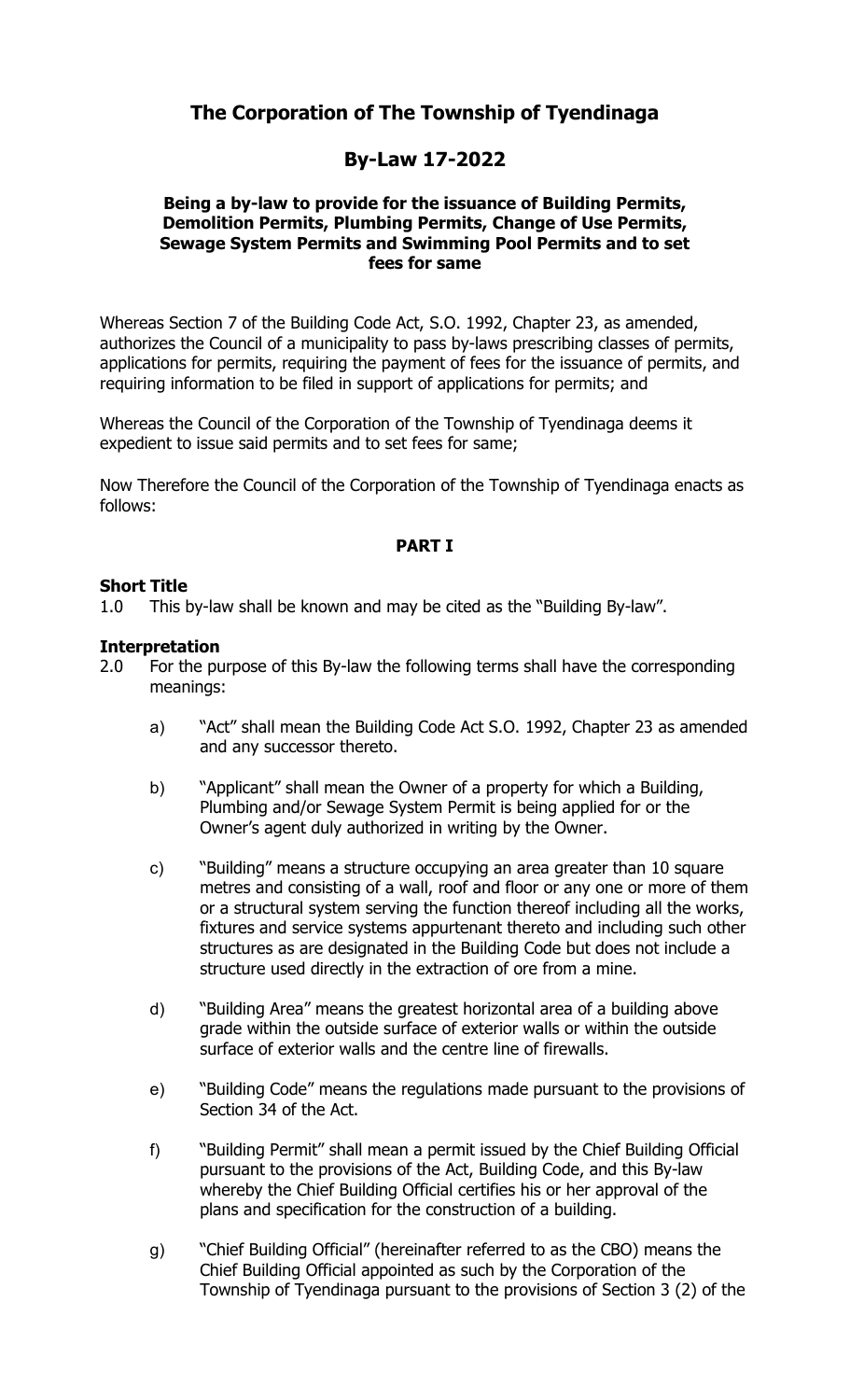Act.

- h) "Construct" means to do anything in the erection, installation or extension or material alteration or repair of a building and includes the installation of a building unit fabricated or moved from elsewhere, and construction has a corresponding meaning.
- i) "Demolition" means the doing of anything in the removal of a building or any material part thereof.
- j) "Demolition Permit" means a Permit issued by the Chief Building Official pursuant to the provisions of the Act, the Building Code and the By-law whereby the Chief Building Official authorizes the removal of a building or any material part thereof.
- k) "Gross Area" means the total area of all floors above grade measured between the outside surfaces of exterior walls or between the outside surfaces of exterior walls and the centre line of firewalls except that, in any other occupancy than a residential occupancy, where an access or a building service penetrates a firewall, measurements shall not be taken to the centre line of such firewall.
- l) "Inspector" means an inspector appointed by the Municipality pursuant to the provisions of Section 3 (2) of the Act.
- m) "Municipality" means the Corporation of the Township of Tyendinaga.
- n) "Occupancy" means the use or intended use of a building or part thereof for the shelter or support of persons, animals or property.
- o) "Plumbing Permit" shall mean a permit issued by the Chief Building Official pursuant to the provisions of the Act, and the By-law whereby the Chief Building Official certifies his or her approval of the plans and specifications for the installation of plumbing.
- p) "Residential Housing" shall mean all single family detached dwellings, seasonal residential dwellings and all multi-residential buildings.
- q) "Unsafe" when used in respect of a building means:
	- i) structurally inadequate or faulty for the purposes for which it is used; or
	- ii) in a condition that could be hazardous to persons in the normal use of the building.
- r) "Sewage System Permit" means a Permit issued by the Chief Building Official pursuant to the provisions of the Act, Building Code, and this Bylaw whereby the Chief Building Official certifies his or her approval of the plans and specifications for the installation of a sewage system.

# **PART II**

#### **Jurisdiction**

3.0 This By-law shall apply to all lands lying within the corporate limits of the Corporation of the Township of Tyendinaga.

# **Administration**

4.0 The Municipality shall by By-law appoint a Chief Building Official and such inspectors as are necessary to administer and enforce the provisions of the Act, the Building Code and the provisions of this By-law and the CBO's duties shall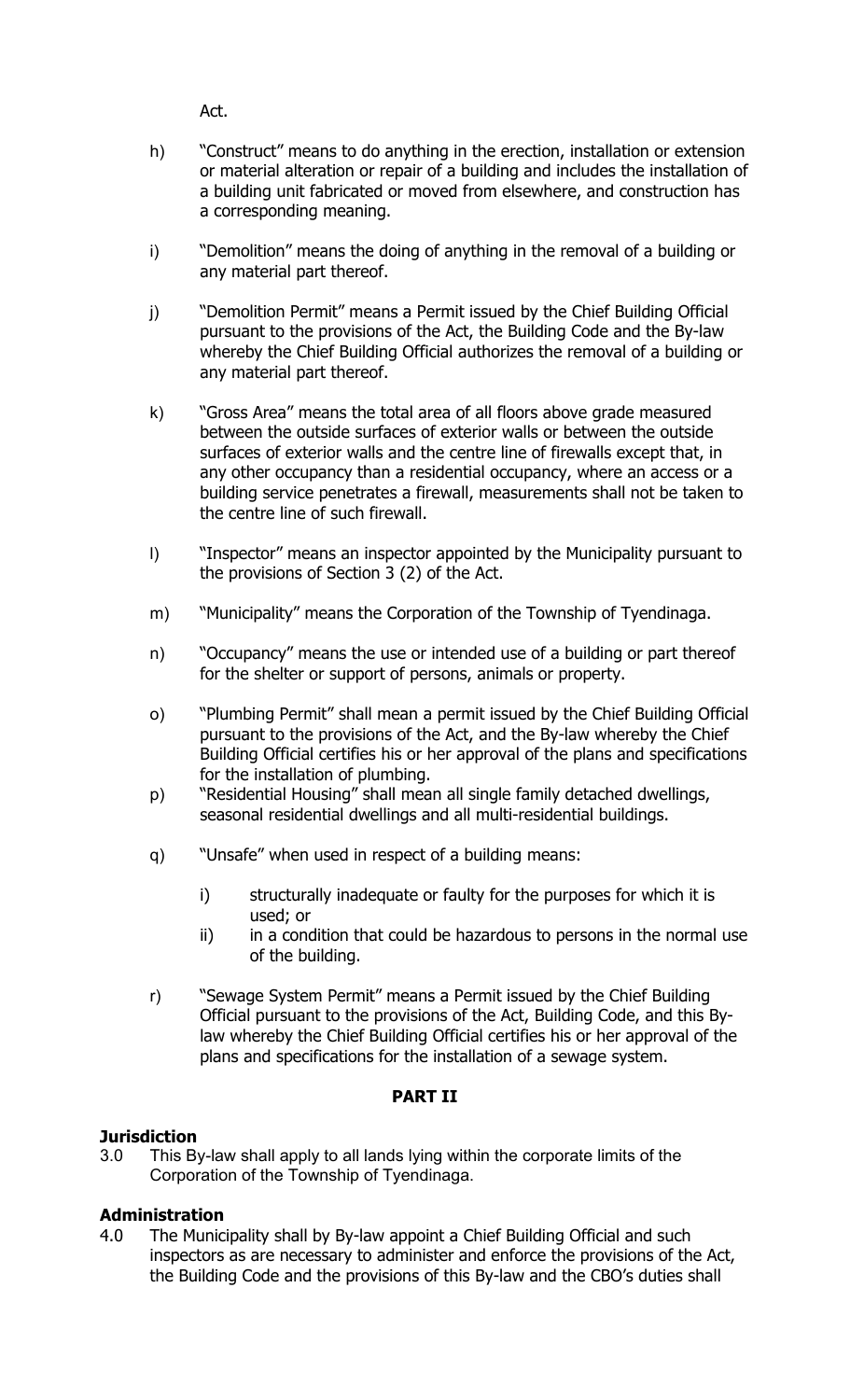include but not be limited to the following:

- a) Receiving and processing applications for permits pursuant to the provisions of this by-law;
- b) Issuing such permits, order or notices as may be required by the provisions of this By-law or the provisions of the Act;
- c) Inspecting all buildings erected, altered or repaired or demolished within the corporate limits of the Township of Tyendinaga to insure that all buildings are erected, altered, repaired or demolished pursuant to the provisions of this By-law, the Act and the Building Code as they may exist from time to time;
- d) Inspecting all sewage systems installed, altered or repaired within the corporate limits of the Township of Tyendinaga to ensure that all sewage systems are installed, altered or repaired pursuant to the provisions of this By-law, the Act, and the Building Code as they may exist from time to time;
- e) Enforcement of the provisions and requirements of this By-law, the Zoning By-law for the Corporation of the Township of Tyendinaga, the Act, the Building Code and other applicable law as he or she may see fit from time to time; and
- f) To present such reports as may be required by the Municipality at such times as are required by the Municipality relating to the provisions of the By-law, the Act, and the Building Code.
- 4.1 The Chief Building Official shall, on an application and on all final drawings, plans, or sketches submitted with an application for a Permit pursuant to this Bylaw stamp or otherwise signify his or her approval, together with the date of that approval, on a copy of the application, plan, sketch or drawing which shall be kept with the application.
- 4.2 The Chief Building Official shall hold office during the pleasure of the Council of the Municipality.
- 5.0 No person shall construct or demolish or cause to be constructed or demolished a building within the corporate limits of the Township of Tyendinaga unless a Building Permit has been issued for the construction or demolition by the Chief Building Official.
- 6.0 No person shall install, alter or repair or cause to be installed, altered or repaired a sewage system within the corporate limits of the Township of Tyendinaga unless a Sewage System Permit has been issued for the installation, alteration or repair by the Chief Building Official.
- 7.0 Classes of permits with respect to the construction, demolition and change of use of buildings and the issuance of septic system permits and permit fees shall be set out in Schedule "A" to this By-law.
- 8.0 The Chief Building Official shall issue a Building Permit and/or Septic System Permit pursuant to the provisions of this By-law except where:
	- a) The proposed building and/or sewage system or the proposed installation, construction or demolition will not comply with the Act or the Building Code or this By-law or will contravene any other applicable law including the By-laws of the Municipality; or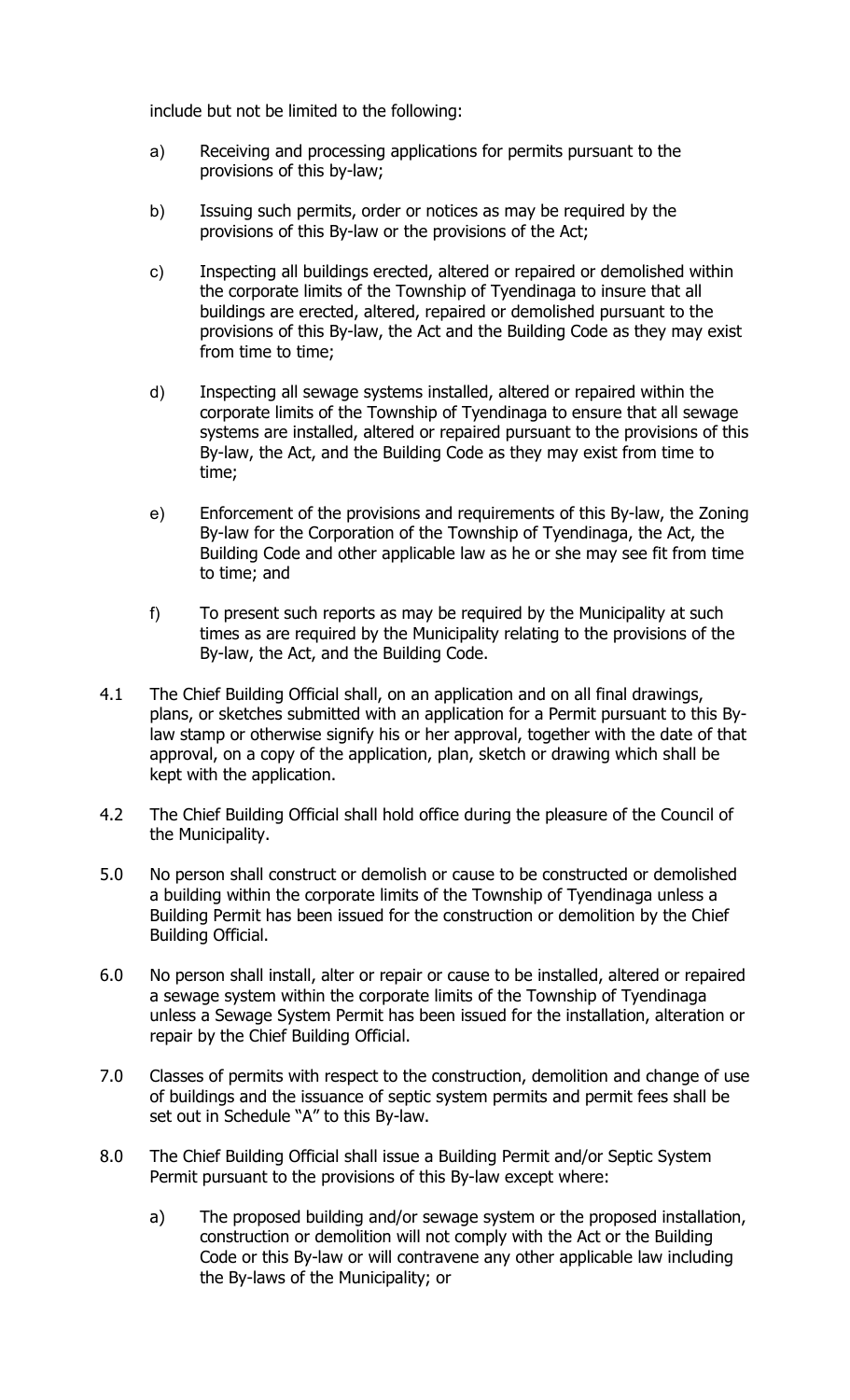- b) The Applicant is a builder as defined in the Ontario New Home Warranty's Plan Act and has not been registered pursuant to the Act; or
- c) The application as prescribed by this By-law is incomplete or any fees have not been paid.
- 9.0 Any Applicant may apply to the Chief Building Official for a Building Permit pursuant to the provisions of this By-law and such Application shall include the following:
	- a) The completed application on a form as prescribed by the Chief Building Official which shall include, but not be limited to, the following information:
		- i) The name and address of the Owner of the property for which the Permit is being applied for and the name and address of the agent duly authorized in writing actually making the application, if applicable;
		- ii) The municipal address and legal description of the property in question;
		- iii) A plan, sketch or drawing describing in detail satisfactory to the Chief Building Official the construction or demolition or work to be done; and
		- iv) A statement signed by the Owner or his agent duly authorized in writing as to the value in monetary terms of the proposed construction;
		- v) Confirmation, in writing, that the driveway entrance has been approved by the Public Works Department.
	- b) Any deposit that is required by the provisions of this By-law; and
	- c) The Building Permit fees, including inspection fees, and Occupancy Permit fee as calculated pursuant to the provisions of this By-law.
- 9.1 The Chief Building Official or building inspector, in addition to the information provided in Section 9.0 above, may require that the applicant supply the following information where the Chief Building Official or building inspector consider it desirable to do so:
	- a) Where the building to be constructed is a new building or is an addition onto an existing building, a survey certified by a registered Ontario Land Surveyor showing the proposed location of the building as opposed to the lot lines;
	- b) Where the building to be constructed is a new building, a lot grading and drainage plan prepared by a duly qualified engineer satisfactory to the Chief Building Official which is sufficient to indicate that the proposed lot grading and drainage for the subject property complies with the provisions of the Building Code.
- 9.2 Where the Building is a hospital, school, college, church, theatre, hall or other building used as a place of worship or public resort or amusement or for public meetings, a set of plans of the building as constructed shall be filed with the Chief Building Official on completion of the construction of the building.
- 9.3 Where the Chief Building Official requires a lot grading and drainage plan pursuant to the provisions of Section 9.1 (b) of this By-law, the applicant shall, prior to the final inspection of the premises required by this By-law and before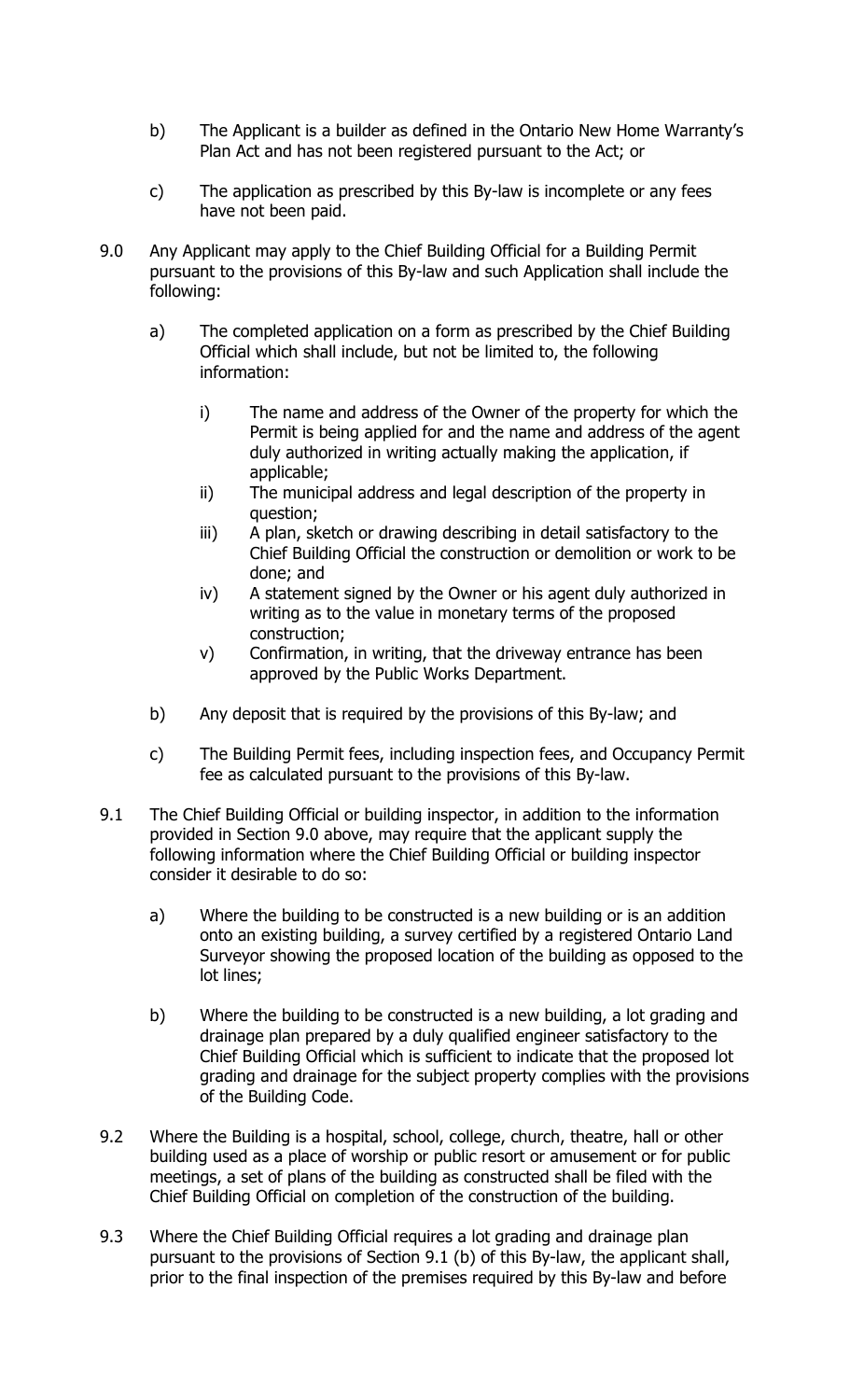the premises are occupied, provide to the Chief Building Official a lot grading and drainage plan as constructed which shall be filed with the Chief Building Official and which shall be signed by a qualified engineer who shall certify that drainage of surface water from the lot will not adversely affect adjacent property.

- 10.0 Any applicant may apply to the Chief Building Official for a Plumbing Permit pursuant to the provisions of this By-law and such Application may include the following:
	- a) such plans, drawings and sketches of the plumbing as may be required by the Chief Building Official which shall show to the satisfaction of the Chief Building Official:
		- i) the plumbing that is to be constructed, repaired, renewed or altered; and
		- ii) the location of drains, pipes, traps and other works or appliances that are or are to be part of or connected with the plumbing.
- 11.0 Any Applicant may apply to the Chief Building Official for a Sewage System Permit pursuant to the provisions of the By-law and such Application may include the following:
	- a) such plans, drawings and sketches of the sewage system as may be required by the Chief Building Official which shall show to the satisfaction of the Chief Building Official:
		- i) the sewage system that is to be constructed, repaired, renewed or altered as set out in the 'Application for a Building Permit for a Sewage System'.
- 12.0 Every service that is connected to a water main owned and operated by the Township of Tyendinaga shall have a back flow prevention device installed on the inside of the building beside the water meter to prevent the flow of water out of the building.
- 12.1 Every service that is connected to a sewer main owned and operated by the Corporation of the Township of Tyendinaga shall have a back flow prevention device installed on the outside of the building to prevent the back flow of sewage into the building.
- 13.0 The water supply for any building for which a Permit has been issued pursuant to the provisions of this By-law shall not be turned on so as to supply that building with water until the Chief Building Official has completed a final inspection pursuant to the provisions of Section 17.1 i) of this By-law and is satisfied that the Building has been completed and is in conformity with the Building Code.
- 14.0 The fee to be charged by the Chief Building Official for the issuing of a Building, Plumbing and/or Sewage System Permit pursuant to the provisions of this By-law shall be as set out on Schedule "A" to this by-law which schedule shall form part of this By-law.
- 15.0 Any Permit issued pursuant to this By-law shall be displayed in a prominent place on the property for which the Permit has been issued.
- 16.0 The applicant for a building permit may request a permit transfer and the Chief Building Official may authorize such transfer in accordance with the fees set out on Schedule "A".
- 17.0 Each building and/or sewage system being constructed pursuant to the Permit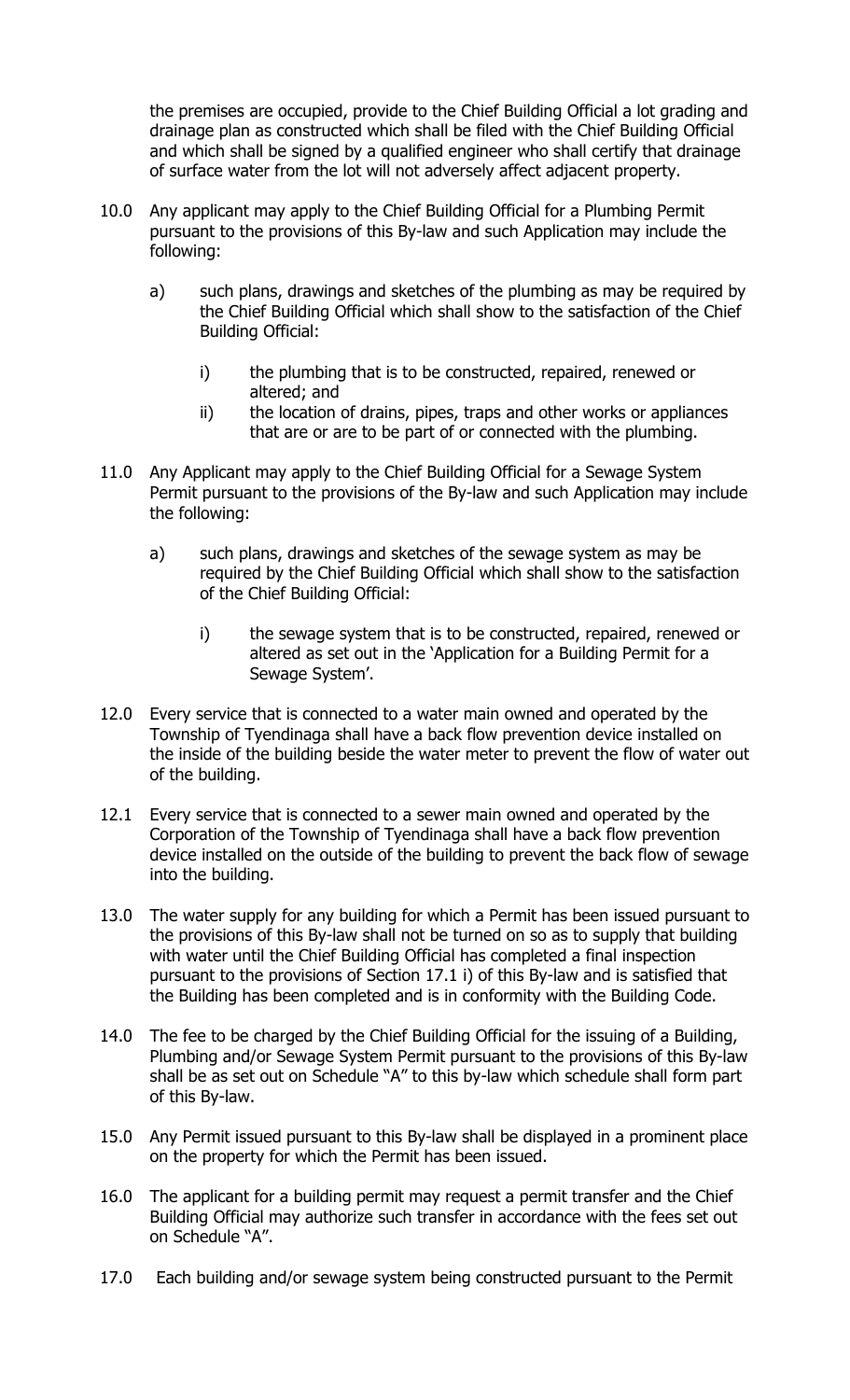issued under Sections 9.0, 10.0, and/or 11.0 of this By-law shall be inspected by the Chief Building Official or an inspector duly appointed pursuant to this By-law upon receiving notice within two (2) business days prior to each stage of construction from the holder of the Permit that the premises are ready for inspection.

- 17.1 The holder of a Building Permit issued pursuant to Section 7.0 of this By-law shall notify the Chief Building Official that the premises are ready for inspection at the following stages of construction, if applicable:
	- a) Prior to the commencement of any excavation or grading that may be required to commence the construction of the building;
	- b) when the holder of the permit is ready to construct the footings;
	- c) Upon substantial completion of the footings and foundation prior to commencement of backfilling;
	- d) Upon substantial completion of:
		- i) The structural framing and ductwork and piping for heating and air conditioning systems, if the building is within the scope of Part 9.0;
		- ii) The installation of insulation, vapour barriers and air barriers.
	- e) At the commencement of the construction of:
		- i) Masonry fireplaces and masonry chimneys;<br>ii) Factory built fireplaces and chimneys: and
		- Factory built fireplaces and chimneys; and
	- f) Upon the substantial completion of all required fire separation and closures and all fire protection systems including standpipe, sprinkler, fire alarm and emergency lighting systems;
	- g) Upon substantial completion of interior finishes and heating, ventilating, air conditioning and air contaminant extraction equipment;
	- h) Upon substantial completion of the exterior cladding, fire access routes and site grading; and
	- i) Upon completion of the building and availability of the drawings of the building as constructed.
- 17.3 The holder of a plumbing permit issued pursuant to Section 8 of the Building Code Act shall notify the Chief Building Official that the premises are ready for inspection at the following stages of construction:
	- a) upon completion of under basement floor drains and vents
	- b) upon roughing in of all above floor drains and vents and when all waterlines to be covered
	- c) upon completion of traps and fixtures
- 17.4 The holder of a sewage system permit issued pursuant to Section 8 of the Building code Act shall notify the Chief Building Official that the system is ready for inspection at the following stages of construction:
	- a) site inspection immediately following testing hole placement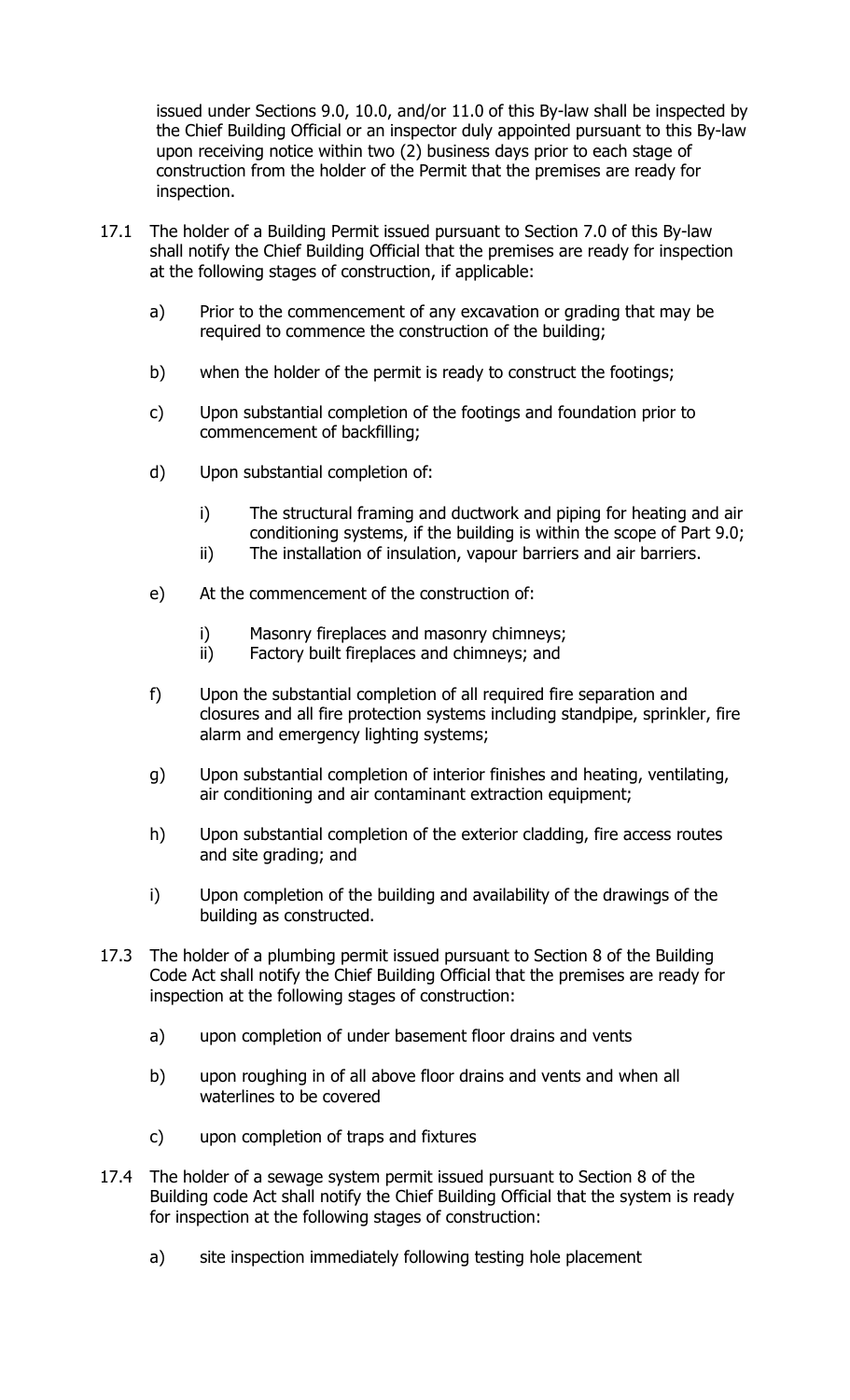- b) upon substantial completion of sewage system prior to backfill
- c) final grading prior to use of system
- 17.5 The applicant or his contractor shall contact the Chief Building Official and indicate when each stage of construction has been completed and when the building will be available to be inspected.
- 17.6 Upon being notified that a stage of construction has been completed and that the building is available for inspection, the Chief Building Official shall, as soon as is practicable, inspect the building, and if that stage of construction has been satisfactorily completed pursuant to the provisions of the Building Code, the CBO shall issue written authorization for the construction of the next stage of construction.
- 17.7 No person shall do any work on any stage of construction for any building for which a Building Permit has been issued pursuant to the provisions of this By-law unless the Chief Building Official has indicated in writing that the stage of construction in question may be commenced.
- 17.8 The Chief Building Official may, at any stage of construction, require that the applicant or his contractor provide to the Chief Building Official a survey prepared by an Ontario Land Surveyor confirming that the location of the building on the lot complies with all applicable provisions of the Municipality's zoning by-law regarding setbacks and side yard requirements.
- 17.9 If the Chief Building Official is not satisfied that construction has been done or completed pursuant to the provisions of the Act or the Building Code, the Chief Building Official may give such notices and make such orders regarding the deficiencies as may be provided for by the Act.
	- a) The Chief Building Official upon final inspection as provided for under Section 17.1 i) of this By-law may either:
		- i) Issue a final inspection notice if satisfied that all construction on the building and all site grading and drainage has been completed to his to her satisfaction according to the provisions of the Act, the Building Code, all applicable municipal by-laws all other applicable law, and the drawings, plans and specification forming part of the application for the Building Permit, or
		- ii) Make such Order requiring that any deficiency be corrected if he or she is not satisfied that the building and the lot grading and drainage have been satisfactorily completed.
- 18.0 Where any person does any work on any stage of construction for a Building which has not been authorized in writing pursuant to the provisions of Section 16 above, the Chief Building Official may, in addition to any other remedy provided for in the Act, the Building Code or this by-law, require that person to uncover or dismantle any unauthorized work for the purposes of inspection.
- 19.0 In addition to the Building Permit Fees calculated pursuant to Schedule "A" of this By-law, deposits shall be paid by the applicant, where applicable, pursuant to Schedule "B" of the by-law, prior to the issuance of any building permit.
- 20.0 The Chief Building Official may revoke any Permit issued pursuant to this By-law on any grounds provided for in the Act.
- 21.0 Notwithstanding any provision of this By-law, the issuing of a Permit or the approval of drawings and specifications for a Permit or the making of inspections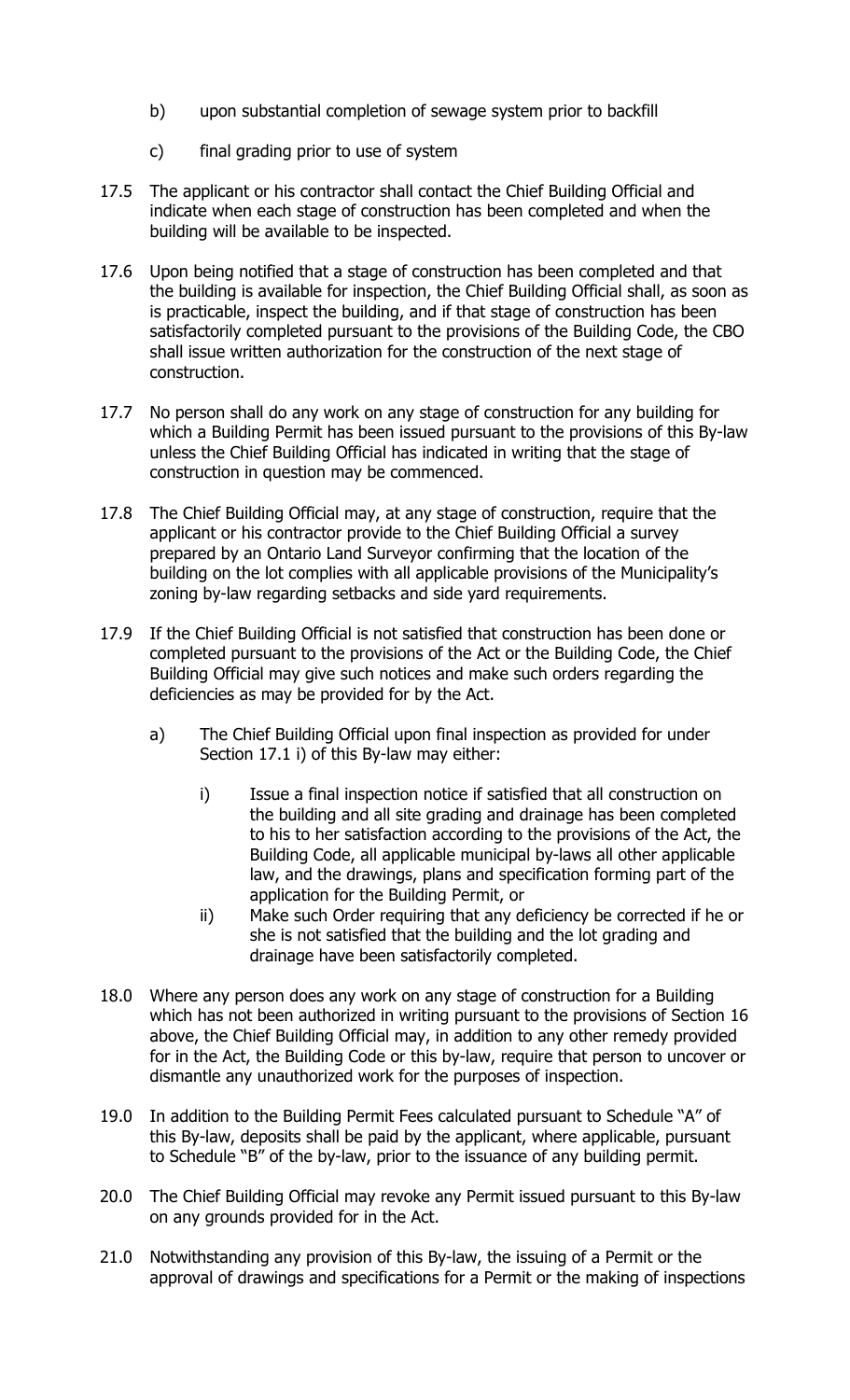by the Chief Building Official during the construction of the building shall not in any way relieve the Owner of such building or his agent or successor or assign from full responsibility for carrying out the work in accordance with the requirements of this By-law, the Act, Building code and all other applicable law.

### **PART III**

- 22.0 No person shall excavate for or erect an outdoor swimming pool within the Corporation of the Township of Tyendinaga unless that person has been issued a Swimming Pool Permit pursuant to the provision of this By-law.
- 23.0 The Applicant for an outdoor swimming pool shall submit information to the Chief Building Official which shall include but not be limited to:
	- a) An Application in a form as prescribed by the Chief Building Official which shall include:
		- i) The name and address of the Owner of the land upon which the outdoor swimming pool will be placed.
		- ii) The name and address of the person who will construct the outdoor swimming pool if different from the Owner.
		- iii) Plans and specifications satisfactory to the Chief Building Official indicating the depth, length and width of the outdoor swimming pool and its location on the land in question.
		- iv) The type and height of fencing to be installed around the outdoor swimming pool.
		- v) An application fee in an amount calculated pursuant to the provisions of Schedule "A" attached to this By-law.
- 24.0 No swimming pool may be filled with water until the Chief Building Official or building inspector has verified that a fence that completely surrounds the swimming pool and has a height of at least 1.5 meters and has been completed.
- 25.0 A gate or opening that provides access to an outdoor swimming pool from a yard shall be equipped with a self-closing latching mechanism and shall be of the same height and construction as the fence surrounding the outdoor swimming pool.

#### **PART IV**

#### **Revisions to Permit**

26.0 After the issuance of a permit under the Act, notice of any material change to a plan, specification, document, or other information on the basis of which the permit was issued, must be given in writing to the Chief Building Official together with the details of such change which is not to be made without his or her written authorization.

#### **PART V**

#### **Refunds**

27.0 In the case of withdrawal of an application or the abandonment of all or a portion of the work or the non-commencement of any project, the Chief Building Official shall determine the amount of paid permit fees that may be refunded to the applicant, if any, in accordance with Schedule "A" attached to and forming part of this By-law.

#### **PART VI**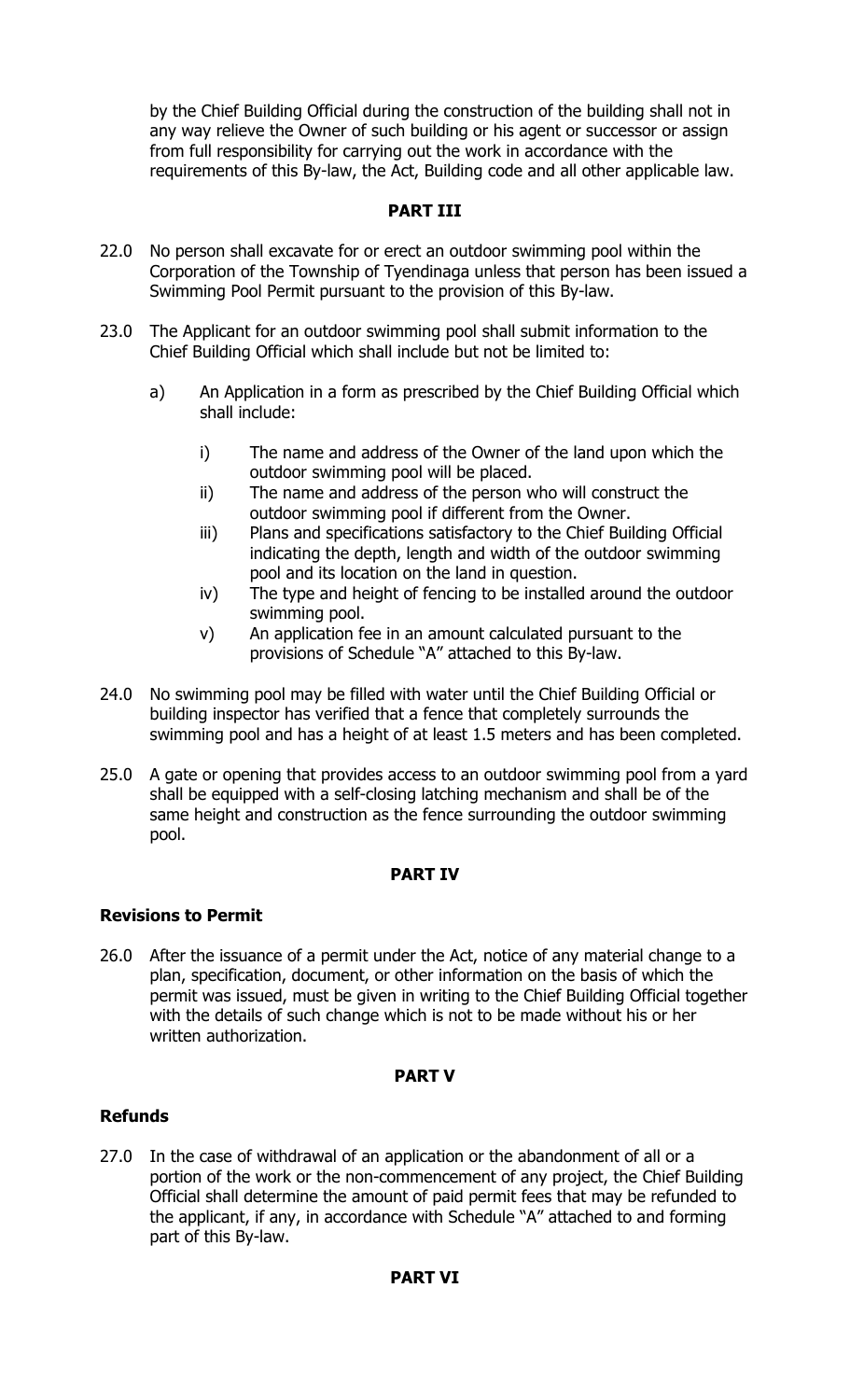# **Enforcement**

28.0 Any person who contravenes any provision of this By-law shall be deemed to have committed an offence and shall be subject to a fine as determined by the provisions of the Provincial Offences Act, R.S.O. 1990, Chapter P.33, as amended.

# **Validity and Severability**

29.0 If, for any reason, any section, clause or provision of this By-law is deemed by a Court or competent jurisdiction to be invalid, the same shall not affect the validity of this By-law as a whole or any part thereof other than the part which was declared to be invalid.

#### **Enactment**

- 30.0 That schedule A & B and attached hereto, is hereby adopted and forms an integral part of this By-law and shall come into force and take effect on the date of passing.
- 31.0 This By-law may be cited as the "Building By-law"
- 32.0 That all previous by-laws providing for the issuance of building and plumbing permits are hereby repealed.

Read a first and second time this 22<sup>nd</sup> day of February, 2022.

Read a third and final time and finally passed this 22<sup>nd</sup> day of February 2022.

Rick Phillips, Reeve

 $\overline{a}$ Carla Preston, CAO/Deputy Clerk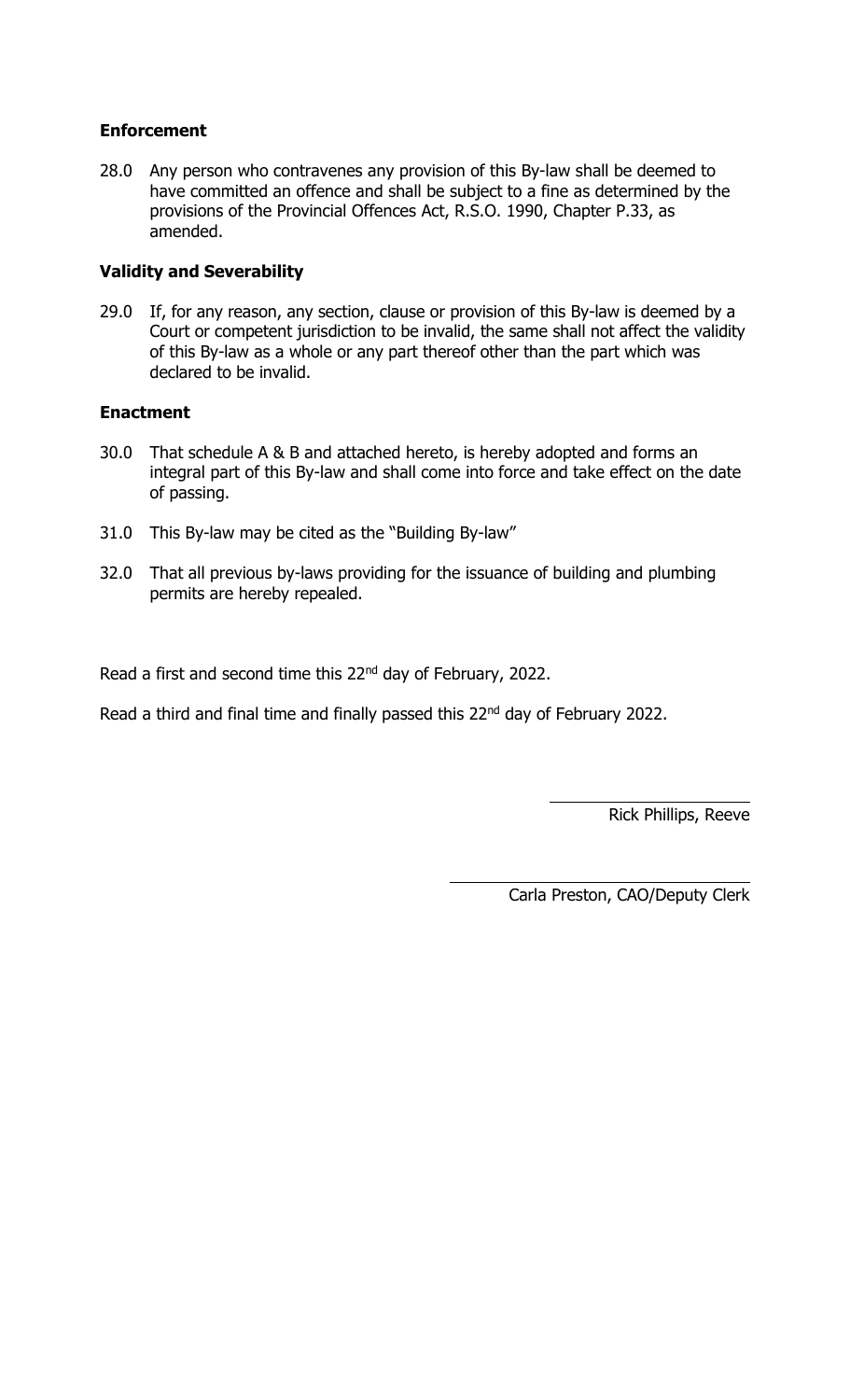### **SCHEDULE "A" TO BY-LAW NO. 17-2022**

#### **TABLE TO BE USED TO DETERMINE ESTIMATED COSTS & BUILDING PERMIT FEE**

**CLASS OF PERMIT Value of the improvement is to be determined on the following costs.**

#### **ALL PERMITS ARE SUBJECT TO A \$150.00 ADMINISTRATION FEE** A) **NEW RESIDENTIAL HOUSING AND ADDITIONS:**

\$155.00 per square foot To obtain estimated cost apply \$155.00 per square foot of living space above grade. Permit cost is \$10.50 per \$1,000.00 or part thereof of estimated cost.

#### **RESIDENTIAL BASEMENTS**

\$110.00 per square foot To obtain estimated cost apply \$110.00 per square foot of basement space. Permit cost is \$10.50 per \$1,000.00 or part thereof of estimated cost

#### **GARAGES, SHED, UTILITY BUILDINGS, CARPORTS**

\$75.00 per square foot To obtain estimated cost apply \$75.00 per square foot of building area. Permit cost is \$10.50 per \$1,000.00 or part thereof of estimated cost.

# B) **COMMERCIAL AND INDUSTRIAL: (Includes Renovation)**

(a) First class masonry, veneer or frame and siding construction with interior **finished** suitable for occupation as business, school, church, office, etc.,

\$185.00 per square foot

To obtain estimated cost, apply \$185.00 per square foot of floor area (use 75% of rate for 2nd and 3rd floors and 50% of rate for each floor thereafter). Permit cost is \$10.50 per \$1,000.00 or part thereof of estimated cost.

(b) All buildings of masonry, veneer, frame or metal construction with interior **unfinished** to be used for storage, warehousing or factory, etc.

\$125.00 per square foot

(c) All mechanical (ie. Fire System, HVAC)

To obtain estimated cost, apply \$125.00 per square foot of floor area (use 75% of rate for 2<sup>nd</sup> and 3<sup>rd</sup> floors and 50% of rate for each floor thereafter). Permit cost is \$10.50 per \$1,000.00 or part thereof of estimated cost.

Construction Value provided but must be confirmed to reflect current value of the service. Permit cost is \$10.50 per \$1,000.00 or part thereof of estimated cost.

# C) **INSTITUTIONAL:**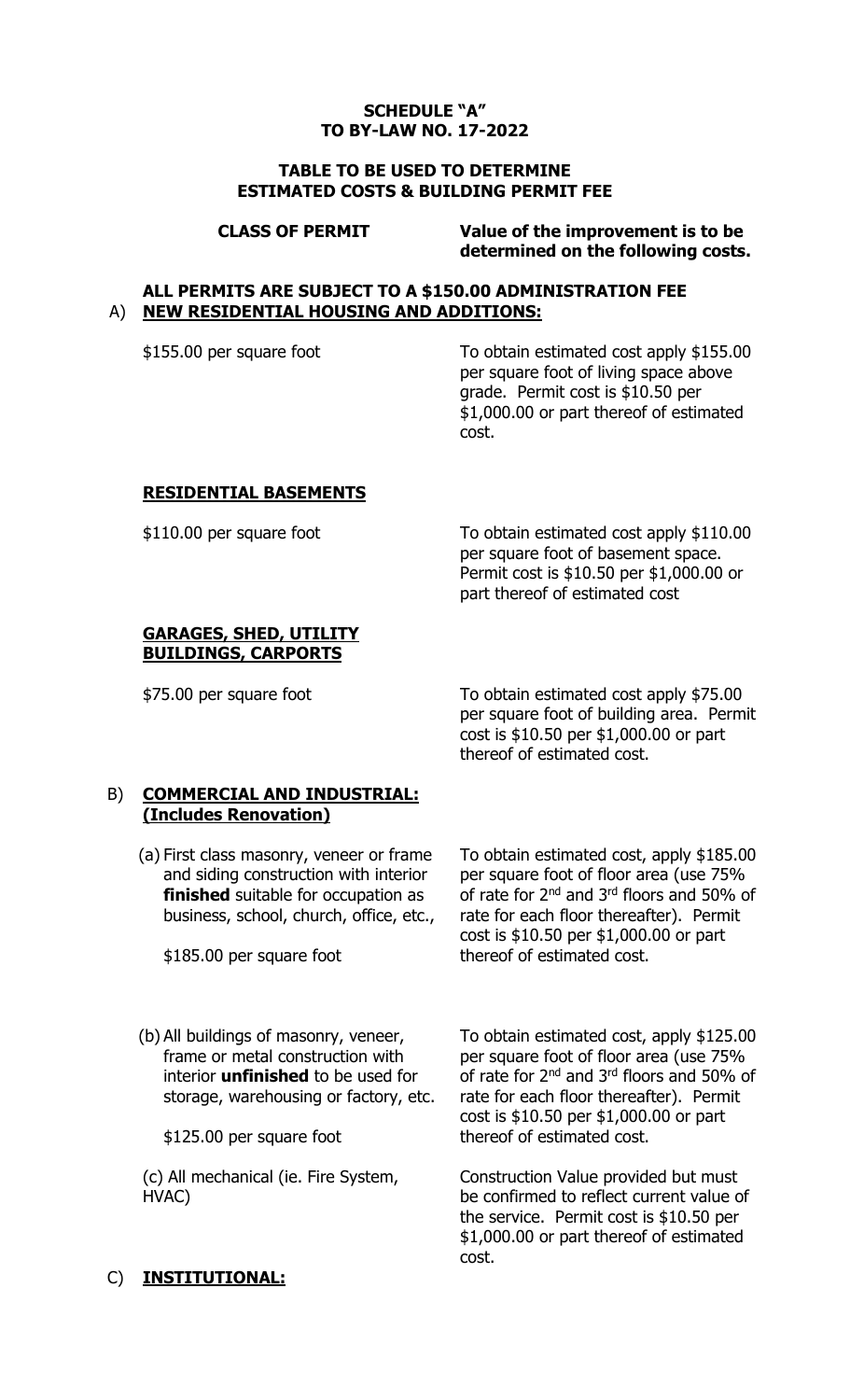\$620.00 per square foot

To obtain estimated cost, apply \$620.00 per square foot of floor area. Permit cost is \$10.50 per \$1,000.00 or part thereof of estimated cost.

# D) **DECKS, PORCHES, STEEL ROOFS**

Flat fee =  $$155.00$ 

#### E) **RESIDENTIAL RENOVATIONS/SECONDARY RESIDENCE**

\$110.00 per square foot – To obtain estimated cost, apply \$110.00 per square foot of area to be renovated. Permit cost is \$10.50 per \$1,000.00 or part thereof of estimated cost.

# F) **FARM BUILDINGS AND/OR FABRIC COVERED STRUCTURES**

Open – \$60.00 per sq.ft. Closed –\$75.00 per sq.ft. To obtain cost, apply \$60.00 or \$75.00 per square foot of building area. Permit fee is \$10.50 per \$1,000.00 or part thereof of estimated cost.

#### G) **SWIMMING POOLS and all necessary fencing (Also include WOODSTOVE/BOILER**

\$150.00 fee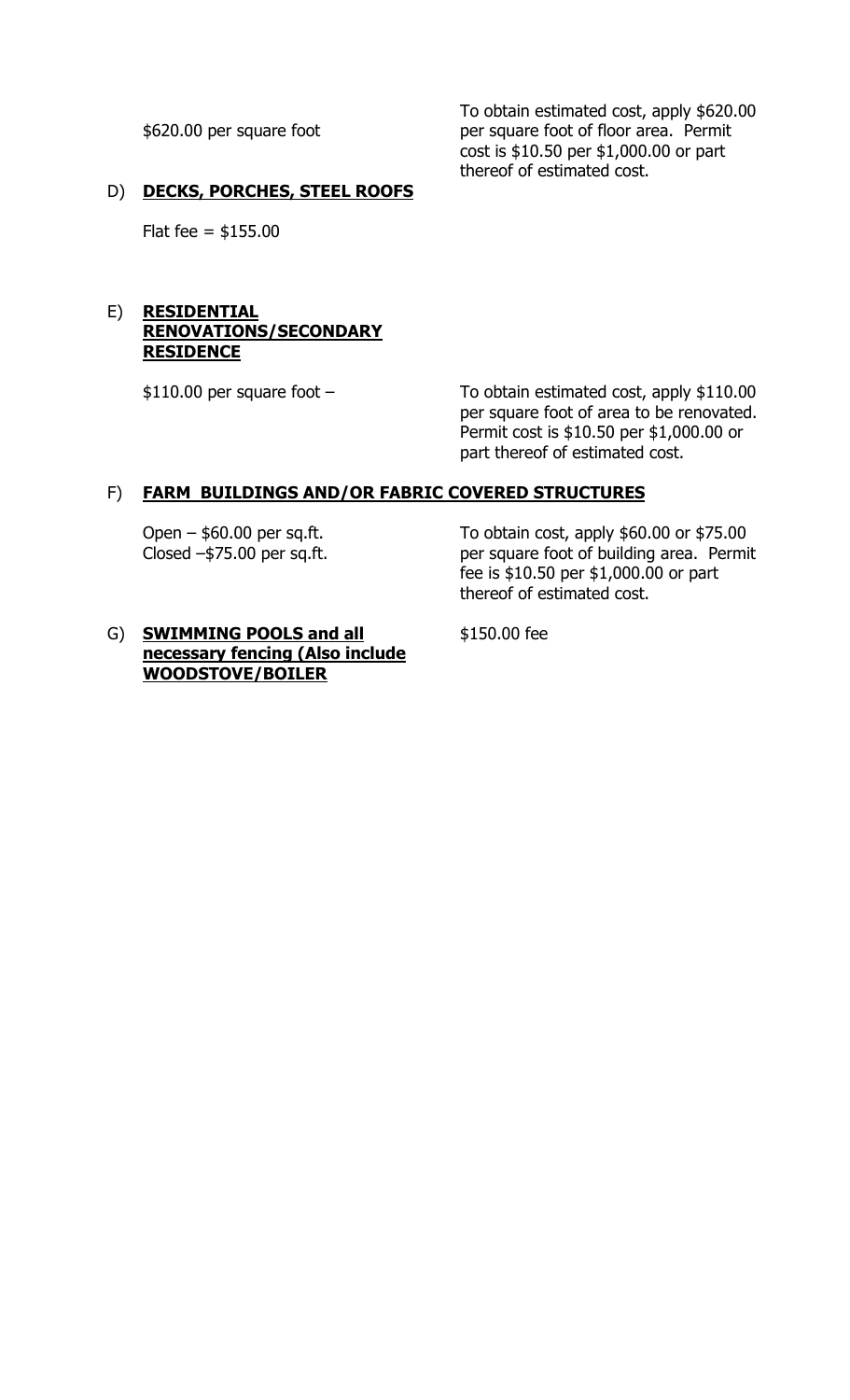### H) **DEMOLITION PERMIT FEE** \$200.00 fee

(Active Farm buildings are exempt within the meaning of the Act and the Regulations)

#### I) **OCCUPANCY PERMIT/PERMIT RENEWAL** \$150.00 fee

### J) **CHANGE OF USE PERMIT**

Every application for a change of use permit issued under the Act shall contain sufficient information to enable the Chief Building Official to determine if it will conform with the Act, the Building Code and any other applicable law.

\$250.00 fee plus fire inspection fees as per each municipality fee schedule plus building/plumbing permit fees if applicable.

SECOND UNITS REVIEW

# K) **PLUMBING PERMITS**

|    | Residential<br>i)                                                                        | $$150.00$ per unit or suite plus $$10.50$<br>per new/additional/relocated fixture or<br>trap |
|----|------------------------------------------------------------------------------------------|----------------------------------------------------------------------------------------------|
|    | ii)<br>All other buildings                                                               | \$150.00 per stack plus \$10.50 per<br>new/additional/relocated fixture or trap              |
| L) | <b>SEWAGE SYSTEM PERMITS</b><br>(NEW SYSTEM)                                             | \$750.00                                                                                     |
|    | <b>SEWAGE SYSTEM PERMITS</b><br>(PARTIAL RENOVATION)                                     | \$300.00                                                                                     |
|    | For each inspection requested after the<br>third inspection of a sewage system<br>permit | \$150.00                                                                                     |
| M) | <b>REQUESTED INSPECTIONS</b><br>(Re-inspection clean water)                              | \$200.00                                                                                     |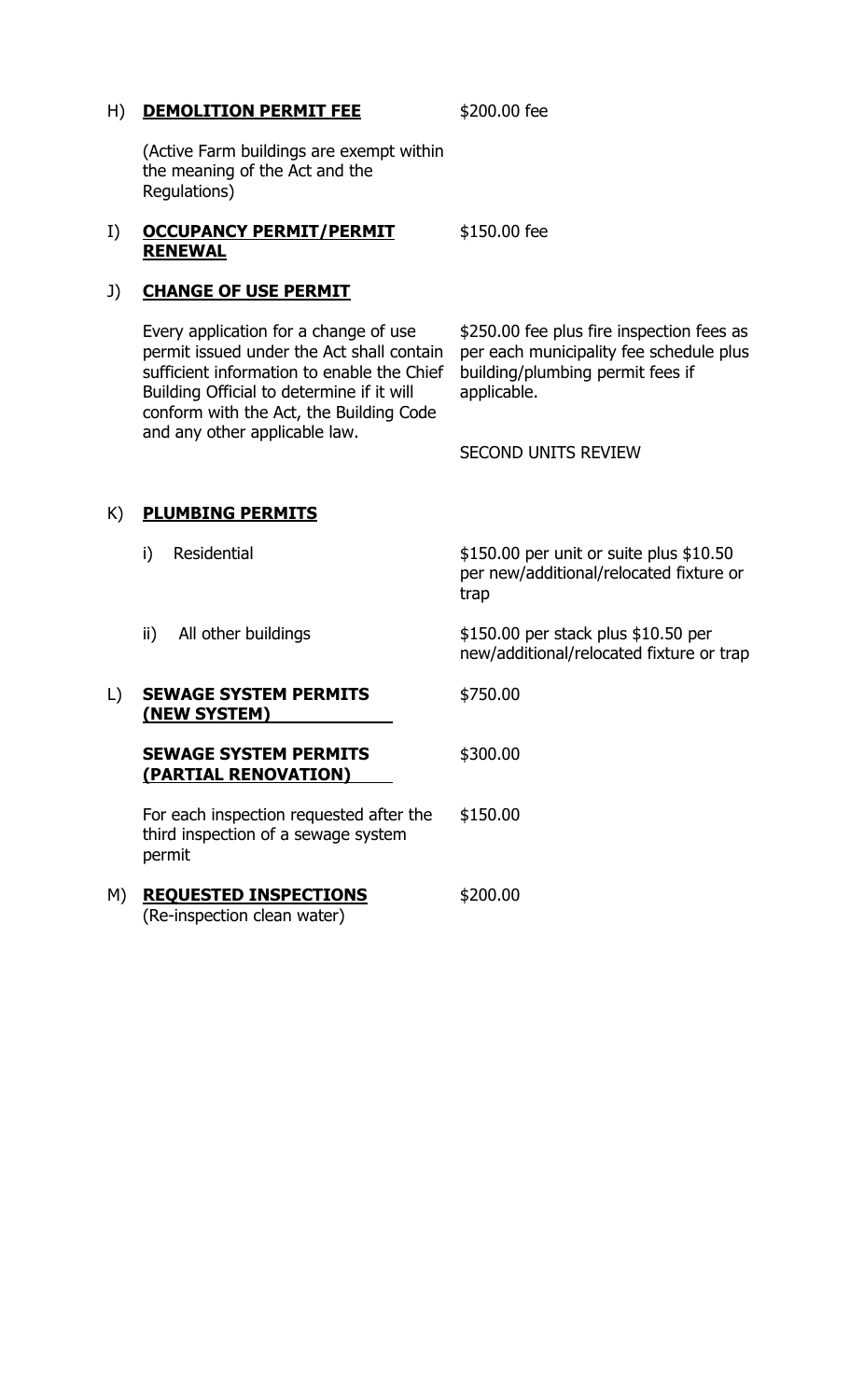| <b>PERMIT TRANSFER</b>                 |  |  |
|----------------------------------------|--|--|
| <b>Communication Towers/Wind/Solar</b> |  |  |
| Power/Generators /Walls/Temporary      |  |  |
| Tents                                  |  |  |
|                                        |  |  |

\$150.00 (plus 2% of value)

| O) |                                    | <b>PERMIT REVISIONS</b>                                                                 | $$150.00$ plus $$10.50$ per thousand of<br>additional value. |
|----|------------------------------------|-----------------------------------------------------------------------------------------|--------------------------------------------------------------|
| P) |                                    | <b>CONSTRUCTION STARTED BEFORE</b><br><b>PERMIT ISSUED</b>                              | A penalty is equivalent to 100% of the<br>permit fee         |
| Q) | <b>BUILDING DEPARTMENT LETTERS</b> |                                                                                         | \$125.00                                                     |
| R) |                                    | <b>REFUNDS</b>                                                                          |                                                              |
|    |                                    | <b>Status of Permit Application</b>                                                     | <b>Percentage of Fee Eligible for</b><br><b>Refund</b>       |
|    | 1.                                 | Application filed. No processing or<br>review of plans submitted                        | 75%                                                          |
|    | 2.                                 | Application filed. Plans reviewed,<br>initial inspection conducted and<br>permit issued | 50% less \$100.00 per any additional<br>required inspections |
|    | 3.                                 | Permits valued at less than<br>\$100.00                                                 | $0\%$                                                        |

**The permit fees will be reviewed annually and may be subject to change at that time.**